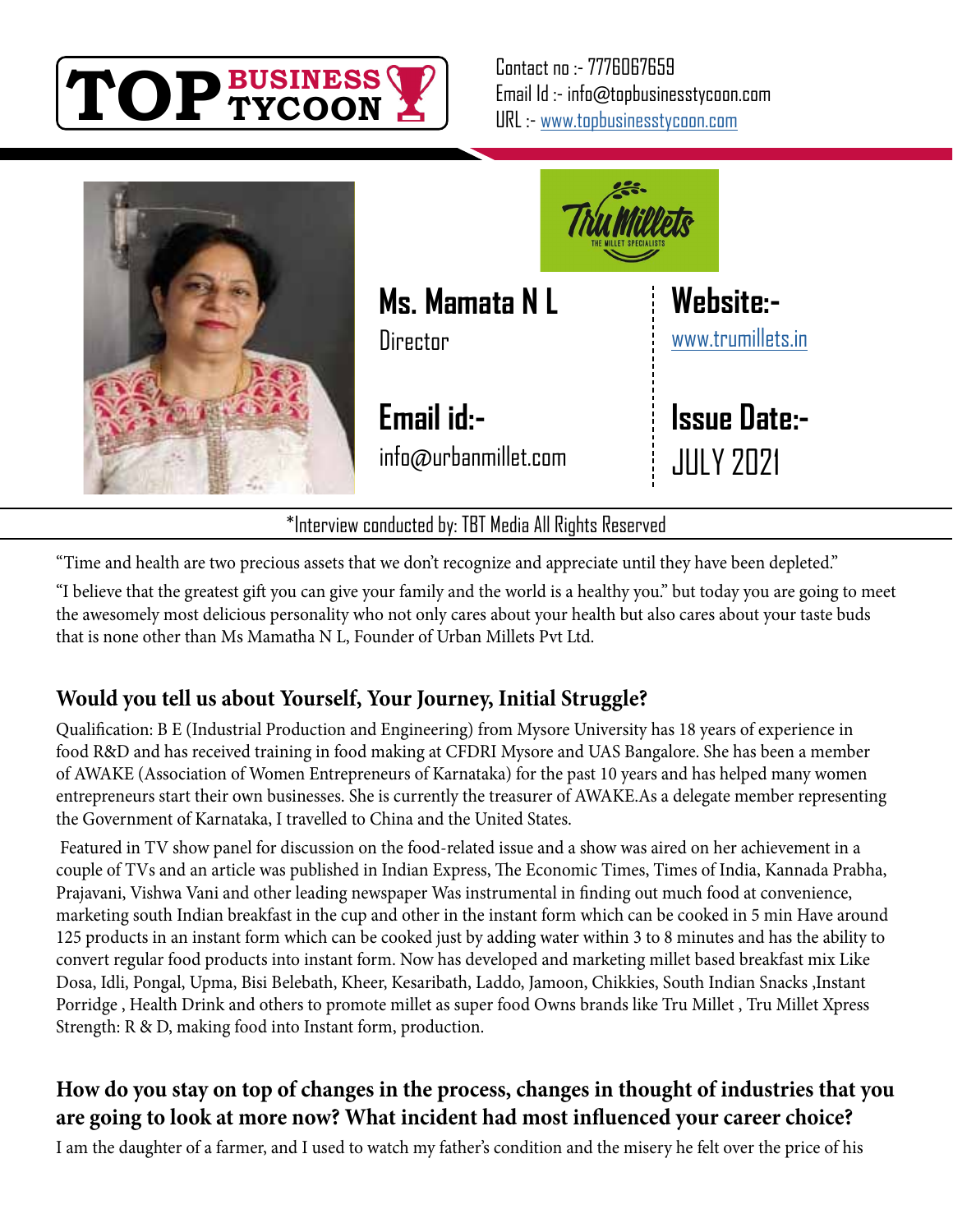# **Tru Millets**

produce, and I determined that only value addition could provide farmers with a higher price... As a result, I made the decision to add value to farm products.

## **Why should you go with Urban Millets Pvt Ltd?**

We are incorporated in December 2018 by a group of female entrepreneurs who run and manage the company.

#### *Having the trademarks "Tru Millets" and "Tru Millet Xpress"*

We are having 50 staff, 90 per cent of whom are female.

URBAN MILLETS IS NOW LAUNCHING AN UNPOLISHED MILLETS PROCESSING UNIT which features a 7-stage processing procedure and is completely handcrafted.

- We buy millets from farmers directly. We also intend to develop clusters in which farmers will cultivate for us and receive high-quality seeds from us.
- Our mission is to 1. add value to millets and 2. help our farmers achieve a better price for their produce.
- Provide additional opportunities for women to work.

## **What/Who Inspires Urban Millets Pvt Ltd to start a Food platform which provides the breakfast needs?**

We want to solve the last question that arises in the mind of a housewife before she goes to bed (what's for the breakfast for tomorrow) – through breakfast solutions.

## **What kind of support did you need when you started Urban Millets Pvt Ltd?**

Because I do well at research and development, I created all of my items and designed all of the necessary apparatus for commercial manufacturing.

Our initial issue was an investment, which I raised from the known circle.

#### **What are your views on today's industry scenario? What is your strategy to reach new people?**

- We need to find things for our consumers, not products for our customers...
- Customers want healthful food that is free of preservatives, tastes nice, and is simple to prepare.
- All of our goods are preservative-free and 100 per cent natural, with only one step of cooking (adding water). SAMPLING – SOCIAL MEDIA
- SAMPLING I have designed our own sampling truck which gives a free sampling of our products and its kitchen on wheels; we also give a live demonstration and allow our customers to try on hand
- SOCIAL MEDIA We use social media to promote our products and sell online